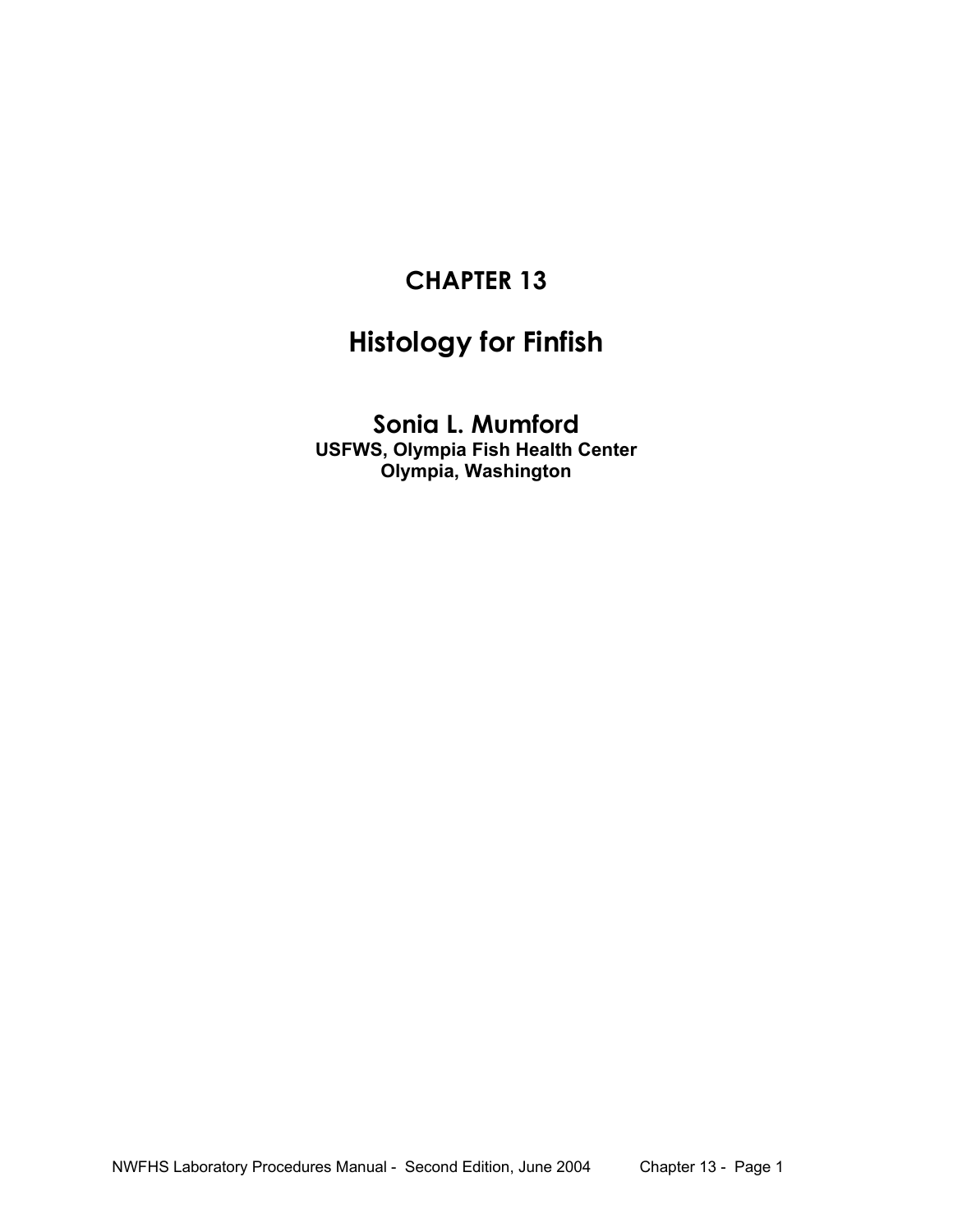# **I. Introduction**

Histology is an important field of fish health that can often detect subtle conditions or early signs of disease not easily recognized on gross examination. Changes at the cellular level and in the function of key organs are the first indications of mal-adjustment to stressors that may eventually lead to poor health or disease. Histology in the National Wild Fish Health Survey supplements general observations and pathogen screening of wild fish populations. Special projects such as water quality and contaminant studies can be augmented with histology to provide better insight into the environmental and/or physiological demands presented to fish in their natural environment.

This particular chapter of the manual is unique in that for the purposes of the National Wild Fish Survey histologic examination of the tissues is ancillary, and thus up to the discretion of the Fish Health Biologist. In addition, the variation in equipment among the labs (especially tissue processors) and individual histologists' preferences make a specific standardized approach impossible. Instead, this chapter is intended to be a general guideline and offer tips.

# **II. Acknowledgements**

The instruction and comments by John Morrison, Beth MacConnell and Sandy Pidgeon were invaluable for this chapter.

# **III. Preparation of Finfish Tissue**

**NOTE:** Only live or moribund fish will be suitable for processing. Do not collect and process dead fish. Tissues in dead fish autolyze quickly and will mask ante-mortem changes. Keep fish alive as long as possible during transport to the site of necropsy. Animals are euthanized in a solution of MS-222, preferably buffered (with baking soda) to pH of water the fish came from, or other appropriate anesthetic.

Do not over-ice fish such that fixed tissues freeze while in transit. Frozen tissues result in artifacts that make interpretation of the results difficult.

 A. Tissues should be preserved in Davidson's fixative, 10% neutral buffered formalin, or nonformalin, alcohol-based fixative such as Prefer® or Safe-Fix®. Davidson's contains acetic acid in it which results in some decalcification. Place the tissues into the fixative immediately after euthanasia. Handle the tissues carefully with forceps as excessive pressure can cause cellular damage which is visible microscopically in the tissue sections. The volume of fixative should be ten times the volume of tissue. This is important since less fixative may result in tissue autolysis, compromising the evaluation of the tissues. For most tissues, after 24-48 hours, the Davidson's should be poured off and replaced with 70% ethyl alcohol for transport and storage to prevent tissues from becoming too hard and brittle which occurs when left in acid fixatives for long periods. This transfer should be done in a fume hood. Tissues can be left in alcohol-based fixative for longer periods.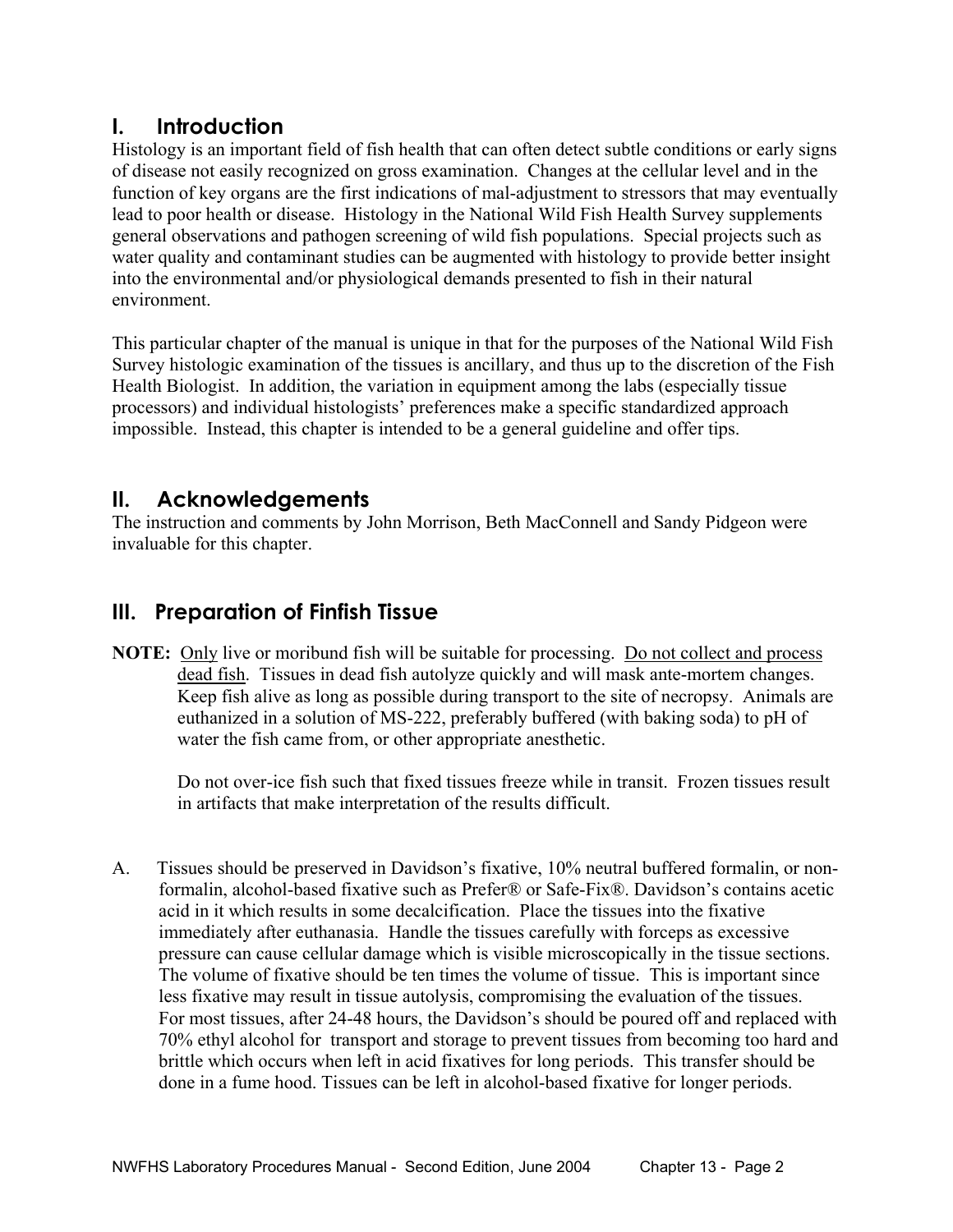- B. In order to get the fish tissues in to fixative as quickly and with as little tissue damage as possible, you may want to pre-label your containers or cassettes. When labeling cassettes with the fish identification/case number, use a soft lead pencil or a marker specifically designed to withstand the solvents used in tissue processing. When handling the tissues, use tissue-saving instruments (i.e. not rat-toothed forceps) and minimize pulling on organs. Work quickly so that the tissues do not dry out.
- C. Fish less than 3 cm may be fixed whole by dropping into preservative. Slightly larger fish can still be fixed whole if the caudal peduncles are removed.

**NOTE:** Important! Remove egg yolk from sac fry before fixation.

- D. Fish 4 cm-10 cm should have the abdomen slit with a scalpel or scissors, the intestine detached at the vent, and the internal organs pulled out slightly for proper fixative penetration.
- E. Larger fish (>11 cm) will require on-site excision of 0.3-cm sections of major tissues and internal organs as listed. Do not send whole fish. Depending on the situation in the field, the collector may elect to do the "cutting in" (preparing the samples for placing in cassettes) or perform the gross dissection in the field, to later be "cut in" at the lab. In any case, the tissues should be no thicker than 0.3 cm in at least one dimension, allowing for adequate penetration of fixative into the organ. Exceptions to this rule would include heads and brains, among others. When cutting in organs that have a capsule, try to include some of the capsule for orientation when embedding and reading the slides.
- F. At the discretion of the fish health biologist, the number and type of tissues collected may vary. If the sampler is unsure as to how many tissues to take, more is better as tissues can be discarded later if they are not necessary. Using the necropsy procedures outlined in Chapter 4, open the body cavity of fish (if histo preparations only, sterility is not essential). Where possible, try to get samples approximately 0.5-cm x 0.5 cm X 0.3 cm of liver, head and mesonephric kidney, spleen, GI tract (esophagus, stomach, pyloric caecae, anterior and posterior intestine with attached adipose tissue and pancreas), heart, gonads. Use a sharp scalpel or razor blade to cut organs. Using scissors, cut the top and bottom of the gill arch(s). Carefully remove one or more gills, taking care to only handle them at the cut edge. Using the scalpel blade, cut a 0.5 x 0.5 x 0.3-cm square of musculature and attached skin intersected by the lateral line midway between the head and tail on the right side of the fish. Excise the head (from just behind the opercular opening). If brain in desired, shave off the skull just on the dorsal aspect of the brain, taking care not to disturb the brain. If the entire head is desired, For examination of the head for fingerling size fish or smaller, cut the head sagittally off center, to allow for adequate penetration of the fixative. Refer to the AFS Bluebook for diagrams, if needed.
- G. Organs and tissue samples from a single fish should be placed in tissue-processing cassettes, up to 4 to 5 tissue samples to one cassette (depending on size). If tissues are being compacted by the cassette or lid, then reduce the number and/or size of the tissues in the cassette. In general, multiple tissues, especially of unlike textures, will make cutting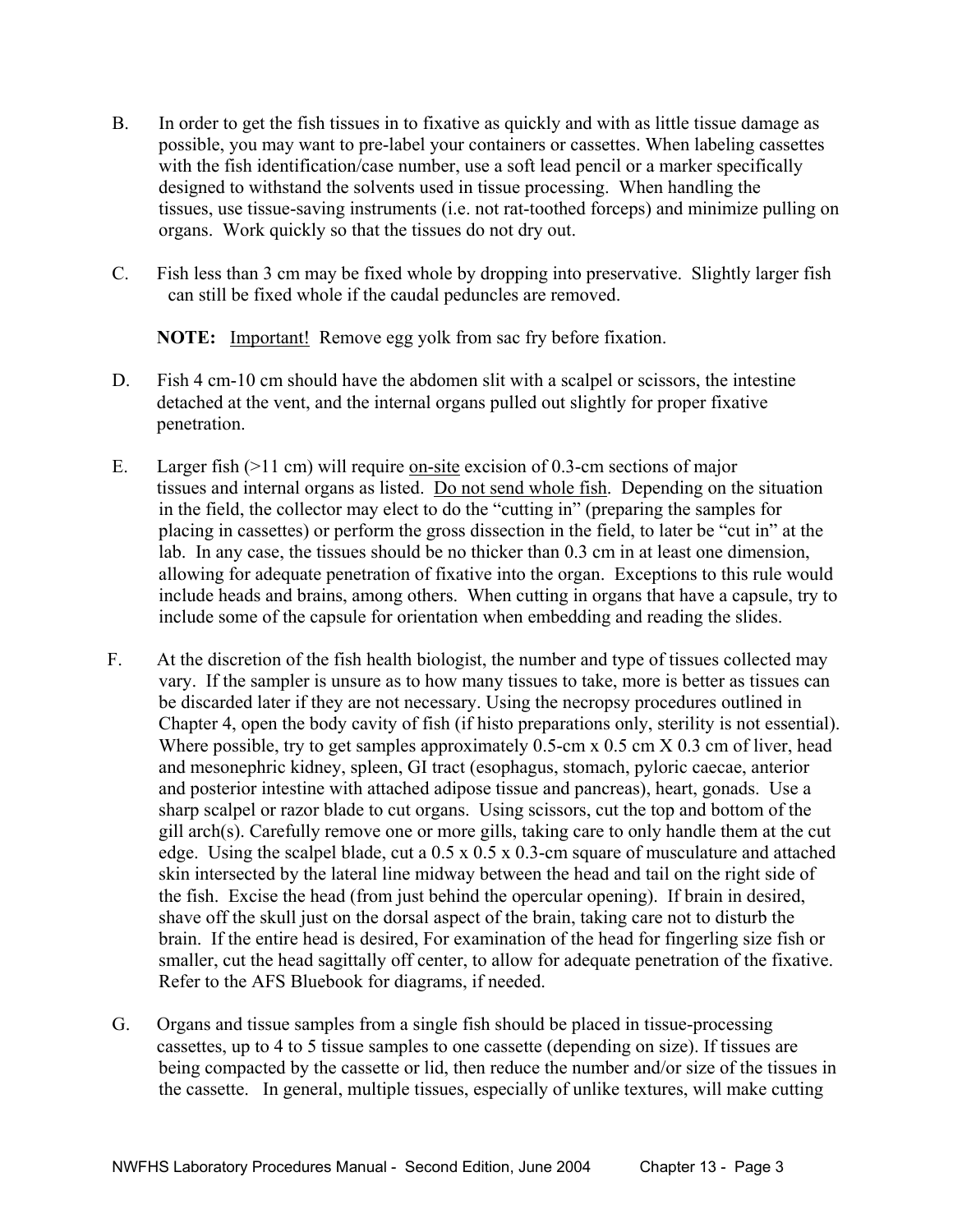the blocks more difficult. Try to group tissues of like textures in the same cassette. Gills should be in cassettes of their own (unless whole fish or heads) to facilitate cutting.

- H. External and internal abnormalities must be noted on the Submission Form (Appendix B in Chapter 2) and the particular fish sample identified. Be sure and include tissues from a lesion area if there is one observed. Lesions should include normal and abnormal tissue. The Submission Form will also contain the label information below and should accompany the samples in a separate sampling bag.
- I. Do not mix samples of different fish species within the same jar of fixative. Each species requires a separate sample jar. Individual fish can be kept separate by cassette or individual jars.
- J. If shipping collected material, place sample jars containing alcohol and tissues and the high quality sample bag containing sample submission data into a suitable shipping package with adequate packing material to prevent breakage. Plastic jars or containers for fixative and samples work best. Be sure lids are on tight and do not leak. Wrap electrical tape around the lid seal several times. Make sure everything is double bagged with a high quality sampling bag.

 **NOTE:** Any quantity of alcohols and formalin solutions are dangerous goods and need to be shipped in accordance with special packaging and shipping requirements. Check with Federal Express, or the commercial carrier used, for specific instructions on shipping dangerous goods.

- l. Special Procedures for fingerlings, fry, and sac fry: Decalcify fingerlings and fry – If the yolk sac is not removed, chelate sac fry with EDTA to soften the yolk sac.
- 2. Larger fish heads may need to fix for up to 72 hrs.

 **NOTE:** Proper sectioning of the brain and eye in smaller fish will require that the head be halved longitudinally after fixation using a very sharp razor blade. Both halves are laid face down in the cassette for embedding after decalcification.

#### **IV. Fixation and Decalcification**

 Finfish adults, juveniles, fingerlings, fry and sac fry are can be fixed in buffered formalin, or Davidson's fixative that is usually prepared in 10-L quantities. Soft tissues should be removed from Davidsons after 24-48 hr to reduce brittleness from acidity of the fixative. For larger whole fry it is advantageous to leave in fixative for up to 48-72 hr since the acidity will decalcify bones, allowing for whole sectioning.

 **NOTE:** Whole swim up fry do not need to be decalcified and become too brittle unless removed after 4-8 hours of fixation. Store samples in 70% alcohol.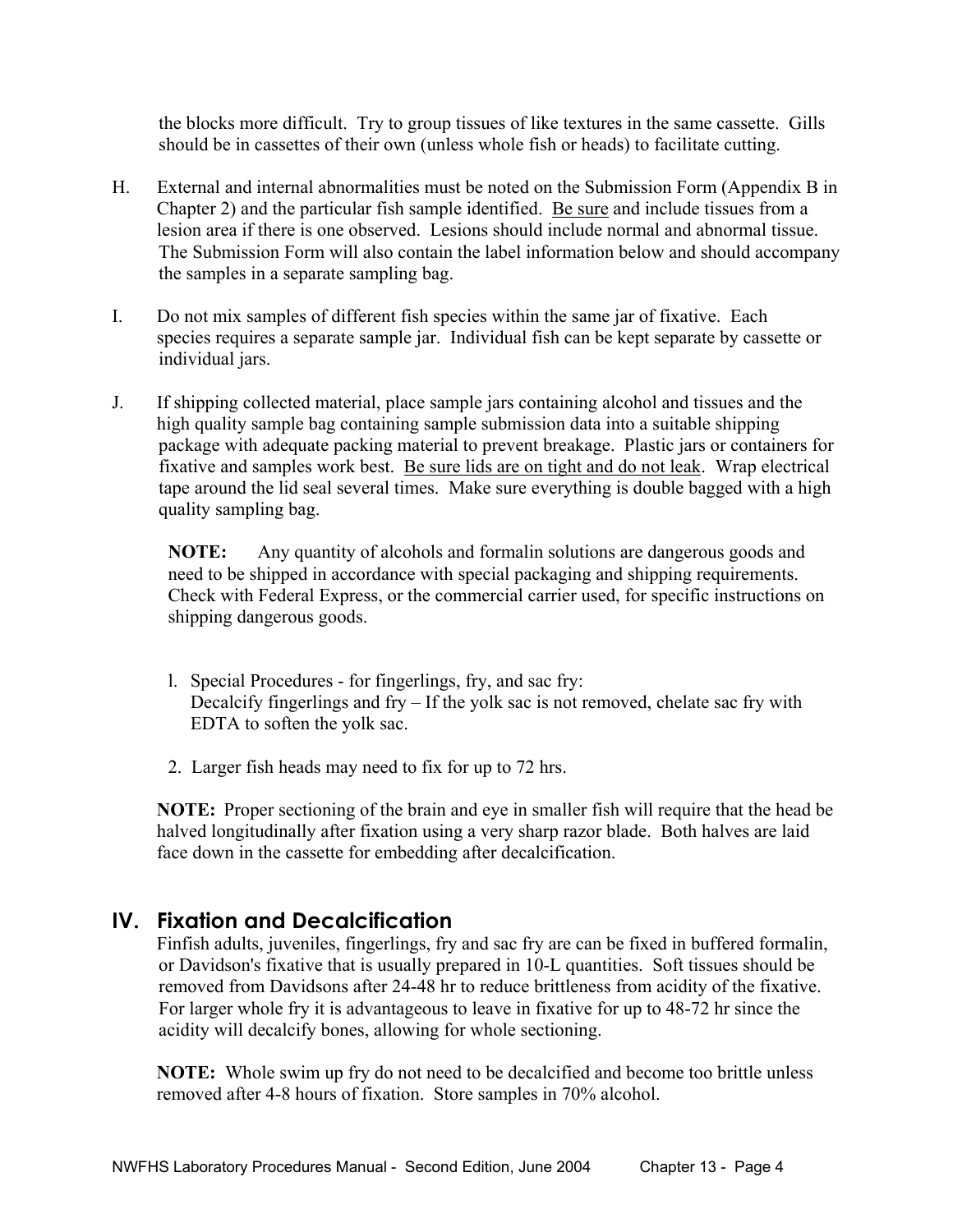| Davidson's Fixative |          |
|---------------------|----------|
| 95% Ethanol         | $600$ mL |
| Acetic acid         | $200$ mL |
| Formalin            | $400$ mL |
| Deionized water     | $600$ mL |

#### 10% Buffered Formalin

| Formalin                                     | $100 \text{ mL}$ |       |      |
|----------------------------------------------|------------------|-------|------|
| Sodium phosphate (monobasic) $NaH_2PO_4H_2O$ | 4 σ              | 80g   |      |
| Sodium phosphate (dibasic)( $Na2HPO4$ )      | 6g               | 120 g |      |
| dH <sub>2</sub> O                            | 900 mL           |       | 18 L |

| Decalcification Solution                                         |                  |
|------------------------------------------------------------------|------------------|
| Solution A = Sodium citrate $(Na_3C_6H_5O_7 \cdot 2H_2O)$ 50.0 g |                  |
| dH <sub>2</sub> O                                                | $250$ mL         |
| Solution B = Formic acid $88\%$ (HCOOH)                          | $125$ mL         |
| dH <sub>2</sub> O                                                | $125 \text{ mL}$ |

- 1. Mix A & B in equal portions for use (leave tissues in for 8-12 hours).
- 2. Wash in running tap water for 2-4 hours.
- 3 Place tissues in tissue processor for usual cycle.

 Alternately, place in Cal-Ex® for 24 hours. Rinse in running water 3-4 hours and process as usual.

 **NOTE:** Always wear gloves when handling fixatives, especially Bouins, 10% NBF, and Davidson's, all contain cancer causing chemicals.

#### **V. Tissue Dehydration and Infiltration**

- A. After the tissues are in cassettes, preserved with fixative and moved into 65%- 70% ethanol, they are dehydrated in a tissue processor. Isopropyl alcohol may be used if ethanol is not available, but may compromise tissue integrity. The solutions and times can be processor dependent, refer to the manufacture's instructions of your equipment. The following is a general procedure for processing.
	- #1 70% alcohol
	- #2 70% alcohol
	- #3 95% alcohol
	- #4 95% alcohol
	- #5 95% alcohol
	- #6 100% alcohol
	- #7 100% alcohol
	- #8 100% alcohol
	- #9 Pro-Par®or other comparable clearant
	- #10 Pro-Par® or other comparable clearant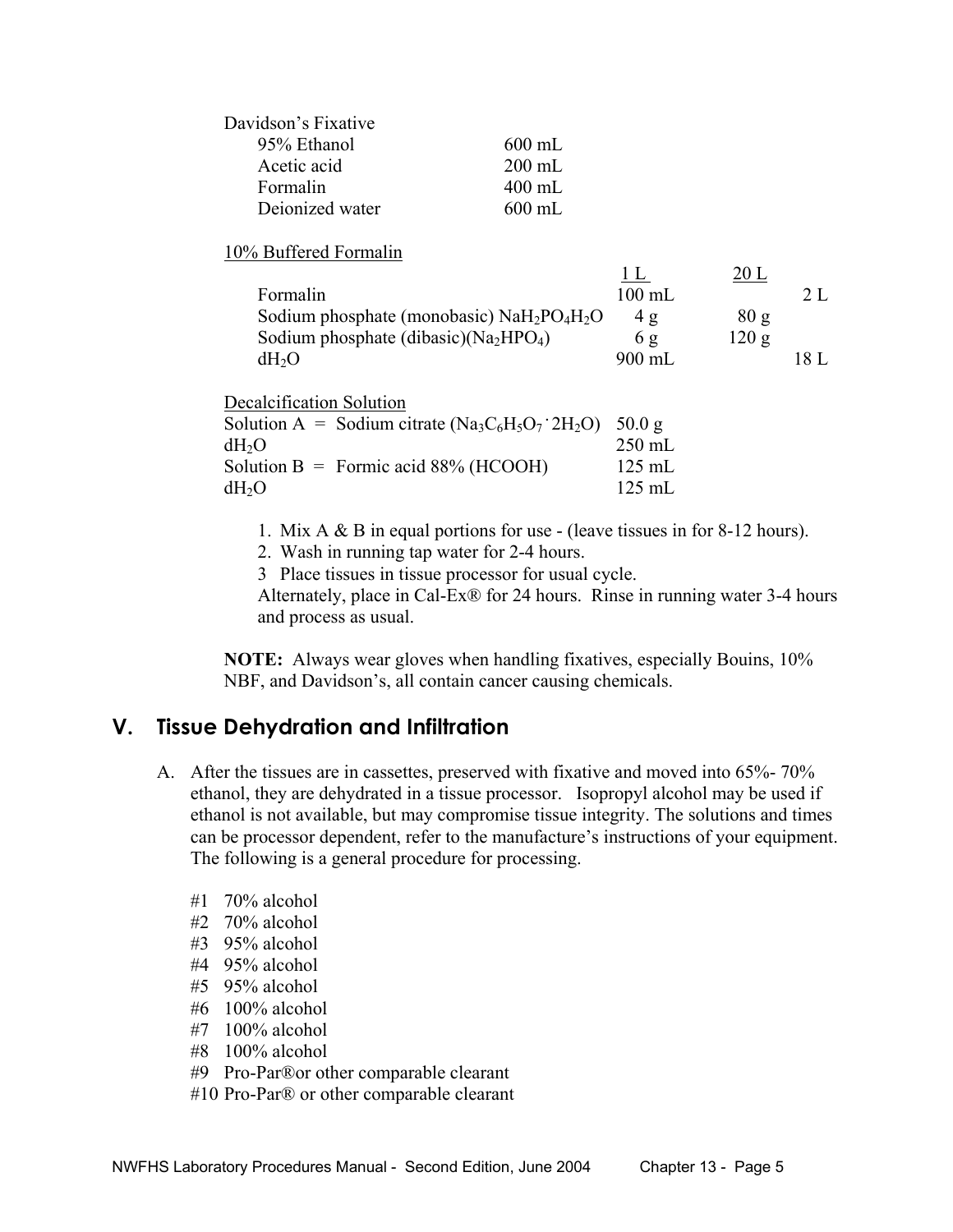#11 Paraplast extra ® or other comparable melted paraffin

#12 Paraplast extra® or other comparable melted paraffin

- B. These solutions will evaporate over time and should be topped up as needed and replaced after processing a set number of cassettes or a specified time period (see manufactures' instructions) The temperature for the paraffin baths should be set at 1 - 2º C, no higher than 3-4°C above the melting point of the paraffin you are using. (59- 60°C for Paraplast extra®. Do not exceed 62°C or polymerization will occur. This will produce hard blocks resulting in difficult or impossible sectioning.)
- C. The exact program times may be dependent on the type of equipment used at each lab. Do not allow the tissues to remain in melted paraffin any longer than necessary. Excessive time or heat in melted paraffin can cause tissues to become brittle and they become difficult to cut.

# **VI. Embedding Tissues into Paraffin Blocks**

- A. Turn on the paraffin bath in the embedder prior to the end of the processing cycle in sufficient time to allow the paraffin to completely melt (may be several hours). (You may be able to set the internal timer to automatically turn the embedder on at the appropriate time.)
- B. Shortly before the scheduled embedding, turn on the cold plate so that it can become well chilled.
- C. When the tissue processor cycle ends, remove the basket from the final paraffin bath and put the cassettes into the melted paraffin bath or the cassette chamber of the embedder. It is important to start embedding ASAP to prevent the tissues from becoming brittle. Try to embed all of your blocks within at least 2 hours of the processor finishing.
- D. Place the cassettes flat on the bottom of the holding chamber to keep the tissues warm until they are embedded with wax. Do not leave them in the chamber too long without wax as they will become brittle.
- E. During Embedding:
	- 1. Dispense enough paraffin into an embedding block mold to cover the bottom. Place the mold on the hot plate of the embedder.
	- 2. Remove a cassette from the paraffin bath/ of the embedder and place it on the hot plate.
	- 3. Open the cassette and discard the lid. Using forceps, gently transfer the tissue sample(s) from the cassette to the mold.
	- 4. Keeping in mind the orientation of the block on the microtome, try not to place hard tissues (boney or containing grit or scales) above or below other tissues.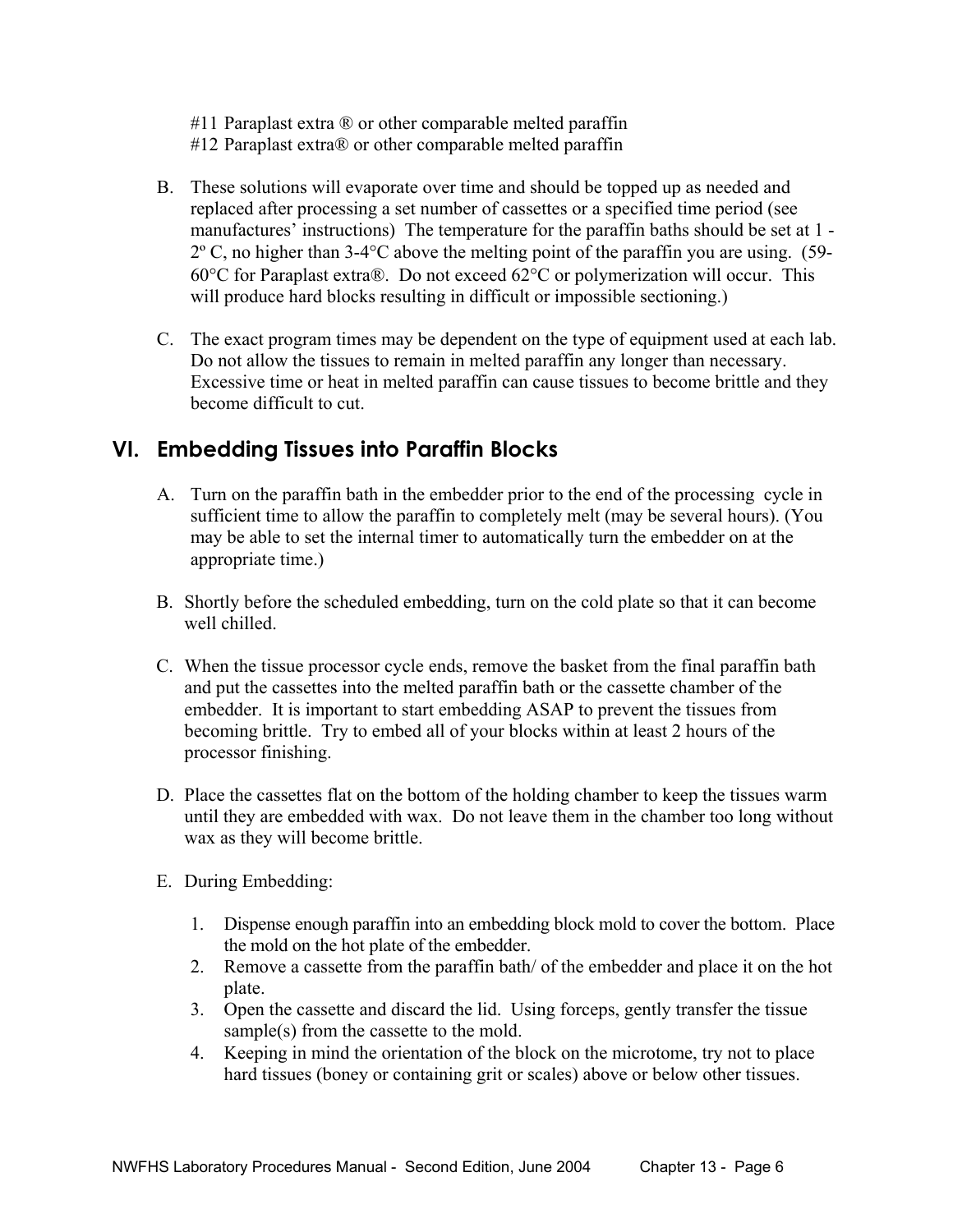This placement will make cutting easier. (Ideally, use separate cassettes for hard tissues).

- 5. Keep the tissues away from all the edges of the mold. Having plenty of wax around the tissues allows for a better ribbon when cutting.
- 6. Consult your histologist on how the tissues should be oriented (i.e. the hollow viscera can be oriented in cross-section, sagittally or longitudinally).
- 7. Place the mold on the cold plate. Using rounded-tipped forceps, gently press each tissue piece to the bottom of the mold. This must be done quickly. Allow the paraffin to set up just enough to hold the tissues in place. DO NOT ALLOW THE PARAFFIN TO COMPLETELY HARDEN.
- 8. Quickly move the mold back to the hot plate and place the cassette bottom onto the mold like a cap.
- 9. Fill the mold tot the top of the mold with melted paraffin from the dispenser of the embedder (paraffin will shrink as it hardens). If the bottom layer of wax is allowed to cool too much, the block will likely split when cutting.
- 10. Return the mold to the cold plate to cool.
- F. Once the block has completely solidified, it may be popped out of the mold. If the cassette cannot be easily popped out, do not force it. The block may break, if it does, then it can still be re-embedded. Note: re-embedding increases the tissue brittleness and should be avoided if possible. If the blocks are difficult to remove, try cooling the blocks down more, or go to a commercially available mold release spray prior embedding. Once the block is removed, use a scraper to remove any excess wax along the edges of the block. If this wax is not removed than it may be difficult to hold the block in the chuck of the microtome in a consistent manner.
- G. At this point, if blocks are going to be cut that day they can be stored in the freezer until you are ready to cut. For longer term storage, store in a cool, dry place where the temperature will not exceed the melting point of the wax.

## **VII. Cutting Paraffin Blocks and Mounting Sections on Glass Slides**

- A. Preparation of materials
	- 1. The blocks should be cold prior to starting. If they are not cold from the embedding center, they can be placed in the refrigerator prior to trimming. The water bath should be set at 45°C-48°C (below melting point of wax). If air bubbles in water bath are a problem, use a paint or make-up brush to remove the bubbles prior to cutting sections. In areas where there are excessive minerals or chlorine in the tap water, consider using de-ionized water.
	- 2. Standard Glass slides can be used or if tissues do not remain attached to the slides during the staining process, electrostatic (Plus) or Poly-Lysine treated slides may be used. Pre-labeling maybe helpful.
	- 3. Place blocks to be trimmed on the cold plate or ice block.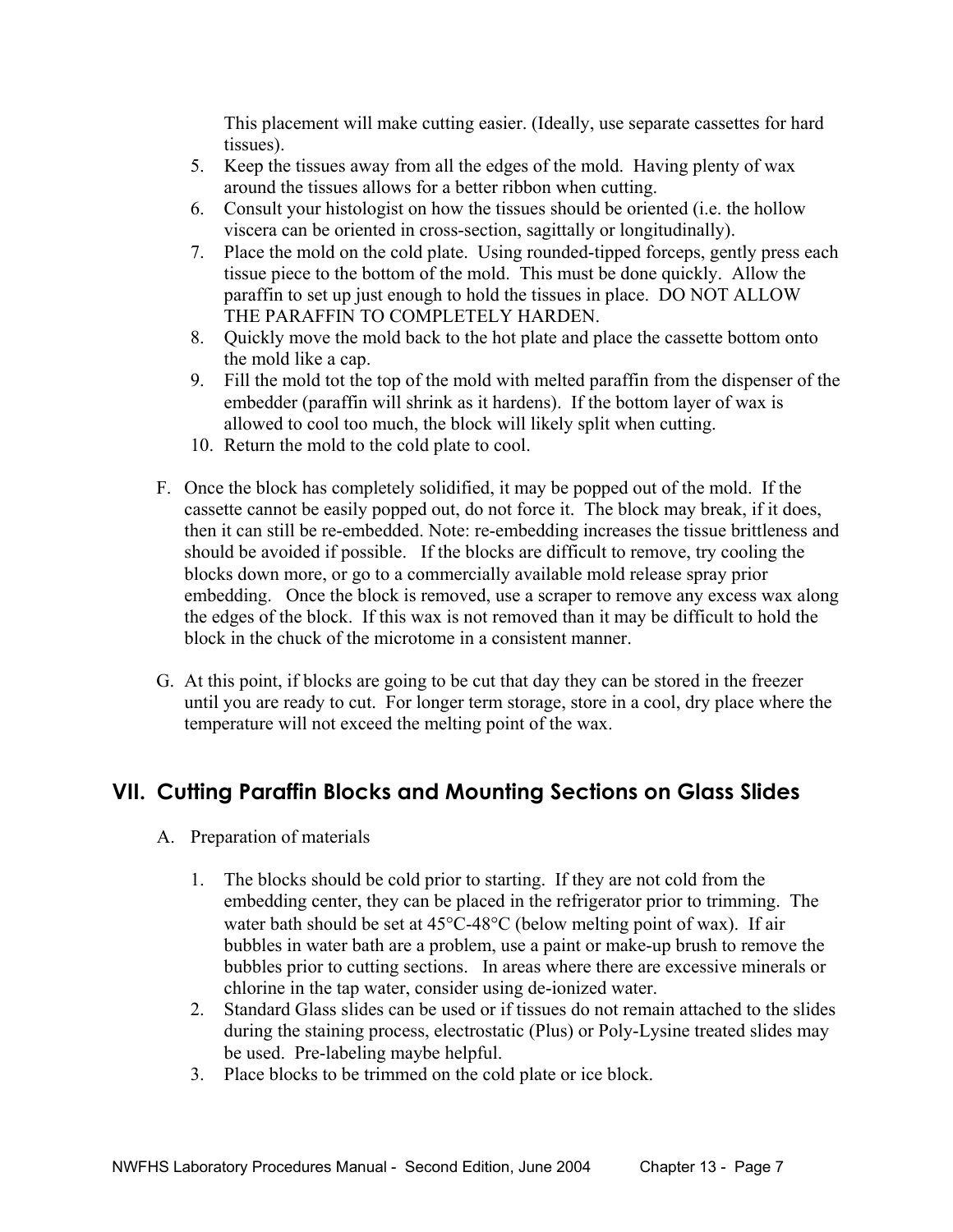- 4. Check the blade in the microtome and replace if nicked or scratched. Use disposable blades, they are always sharp and clean. There is little tissue loss when refacing a block if recutting is required if blades are held at a fixed angle.
- B. Cutting sections
	- 1. Clamp a block securely into the microtome chuck and begin cutting. Ideal sections will be between 2-6 microns thick. Try to be consistent on which way they block label is placed in the chuck (i.e. always up or always to the right). This consistency will be helpful when you go to re-cut blocks…less re-facing waste.
	- 2. You may choose to "face off" (trim off the wax until you have exposed the tissues to be cut and the blade comes in contact with the entire block) all the blocks to be cut for the day prior to actually cutting any sections. This allows you to use one blade for all the trimming. In addition, it gives time for your tissues to become rehydrated on the block of ice with water. Once the blocks have been faced off, add a small amount of water to your ice block to allow rehydration of the tissues. Rehydration will improve tissue sectioning and ribbon integrity. The tissues require varying amounts of time for re-hydration, but 20-30 minutes for most tissues is adequate. If you decide to do this, keeping the block label in the same place in the chuck and removing all the excess wax around the block is even more important. Use a fresh blade when starting to section your blocks.
	- 3. After the tissues are re-hydrated, you are ready to cut your sections. Once you are able to cut ribbon of whole sections, transfer the ribbon to the water bath. Possible ways of making the transfer include two small paint brushes, coverslipping forceps, and fingers. If you are using fingers, consider wearing gloves to prevent your epithelial cells from ending up on your sections. Regardless of the technique, try to gently stretch out the wrinkles as the ribbon makes contact with the warm water surface. If a bubbles occur in the sections: 1) reduce heat 1) gently dab the bubble with a paintbrush to remove.
	- 4. Separate the desired sections from the ribbon by gently pulling the ribbon apart using two small, fine bristled paint brushes. Sections may also be separated with tool (knife) heated in an open flame or heating block which will "cut "the sections apart. Do not put the heated tool too close to the tissues. You can also eliminate the need for separating the sections in the bath by dipping the slide under the ribbon and wiping the excess ribbon off, after allowing the slide to dry.
- C. Mounting sections
	- 1. Submerge a clean, labeled glass slide into the water bath under the desired sections. Gently pull the slide out of the water at a slight angle. Consider cutting at least two sections per block to allow for H&E staining and one additional stain if needed.
	- 2. Lean the slide upright to dry. Use racks designed to hold the slides at an angle to facilitate drying with no water underneath the sections.
	- 3. Once the slides are dry. Place the slides in rack (which may be a staining rack)to be placed in oven.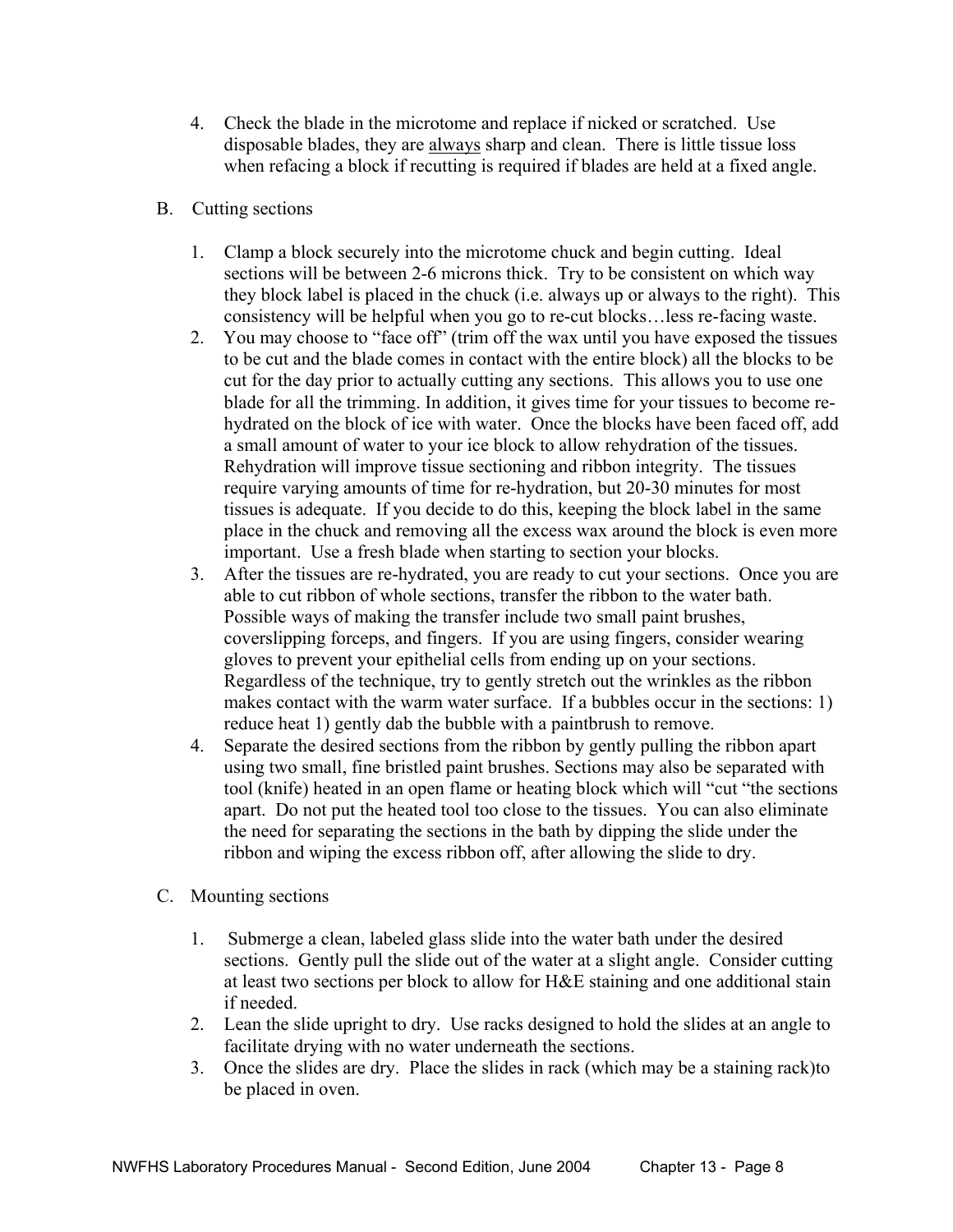4. All the slides now in racks should be dried for 30-40 minutes, up to an hour at 40- 50°C prior to staining. Note: Heat is detrimental to the tissues. This step helps to prevent wash-offs during the staining process. If the paraffin in the sections melts, the temperature is too high and tissue artifact will occur. Alternatively, you can allow the slides to dry overnight prior to staining.

#### **VIII. Routine Staining of Paraffin Sections - Hematoxylin and Eosin**

There are many H&E stains and protocols that are readily available either as components or part of a kit. Here is an example of one that has worked well for fish tissues:

- A. Hematoxylin Solution (Harris Formula) and Eosin Y. Purchase already prepared; it is inexpensive and gives reproducible results. Ordering information is listed at the end of this chapter.
- B. General H  $&$  E staining

 The basic procedure includes getting rid of the paraffin in the sections (deparaffinization) and rehydration of the tissue so that the H  $\&$  E stains may be used. This is followed by dehydration again so that the stained section may be mounted in a permanent medium under a glass coverslip.

Standard H&E schedule

#1 Clearant -(i.e. Propar®) 5 minutes in each container  $#2$  Clearant - (i.e. Propar<sup>®</sup>) 5 minutes  $#3$  Clearant – (i.e. Propar<sup>®</sup>) 5 minutes  $#4$  100% alcohol 5 minutes #5 95% alcohol 5 minutes in each container #6 95% alcohol 5 minutes  $#7$  65-70% Alcohol 5 minutes #8 deionized water 30 seconds #9 Hematoxylin 4 minutes #10 Running water 10 minutes #11 Acid Alcohol 30-45 seconds (approx. 15 dips) #12 Tap Water Rinse  $#13$  Scott's 1 min. #14 60-75% Alcohol Quick Rinse #15 Eosin 1.5 minutes  $\#16$  65-70% alcohol  $\qquad \qquad$  Ouick Rinse #17 95% alcohol Quick Rinse in each container #18 95% alcohol Quick Rinse #19 100% alcohol 3 minutes in each container #20 100% alcohol 3 minutes #21 100% alcohol 3 minutes #22 Clearant –( Propar®) 3 minutes in each container #23 Clearant –( Propar®) 3 minutes #24 Clearant –( Propar®) 3 minutes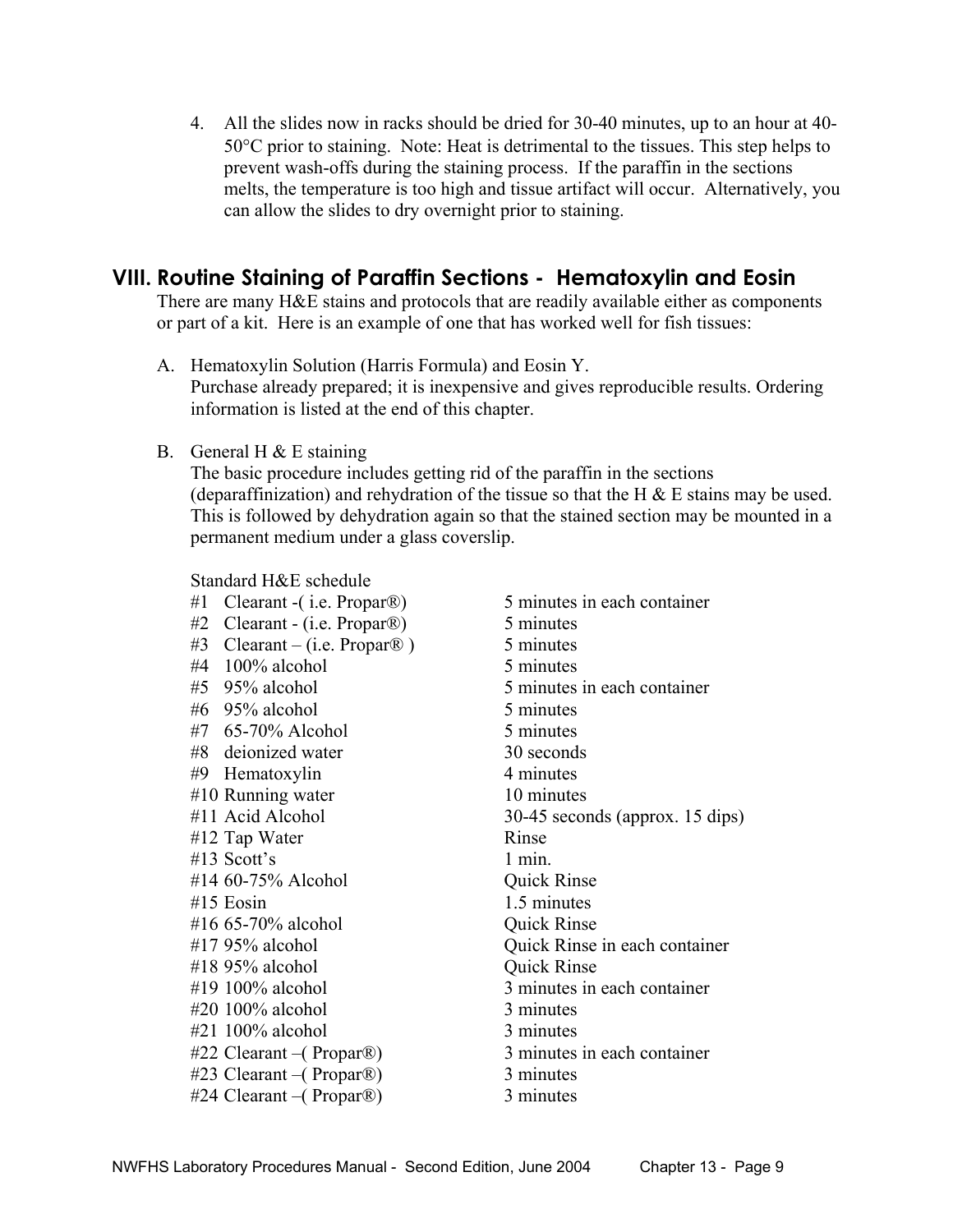Staining times will vary with thickness of sections, age of stain, and animal species. Thinner sections will require increased staining times. This staining schedule is based on sections of fish tissues  $5 \mu$  thick.

| Recipes:<br>Acid Alcohol:      | 7 mL Acetic acid<br>252 mL 65-75% ethanol<br>* mix in staining container *                                                                                                                                    |
|--------------------------------|---------------------------------------------------------------------------------------------------------------------------------------------------------------------------------------------------------------|
| Scotts: 189 mL distilled water | 29 mL of Scott's Stock<br>* mix in staining container *                                                                                                                                                       |
| Scotts Stock:                  | 1 gm Potassium bicarbonate<br>10 gm Magnesium sulfate<br>500 mL distilled water<br>* Mix potassium bicarbonate and magnesium sulphate into 500 mL<br>of distilled water. Store stock Scott's in refrigerator. |

B. Special staining Examples of special stains include but are not limited to Giemsa, Steiner, Silver, Periodic Acid Schiff, Methylene Blue, and Gram Stains. Protocols for these stains can be obtained in one of the histology texts listed on the reference page.

## **IX. Cover slipping**

- A. Try to coverslip in a hood, even the xylene substitutes are not "non-toxic"
- B. There are many comparable ways to coverslip, one method is outlined below:
	- 1. Put a clean paper towel down.
	- 2. Have slides, appropriate sized coverslips (No. 1 thickness), and mounting media available. There are many different mounting medias, consider trying a low viscosity media compatible with the xylene substitutes since the media is not as soluble in Propar® or other xylene substitutes as it is in xylene.
	- 3. Keep the slides waiting to be coverslipped in clearant.
	- 4. Wipe the back of the slide to be coverslipped with a paper towel. Place the slide on the paper towel.
	- 5. Put the coverslip down directly in front of the slide and centered on the sample. The coverslip should be flat on the paper towel.
	- 6. Put a few drops of mounting media on the center or the slide or in a line, depending on the size of the coverslip.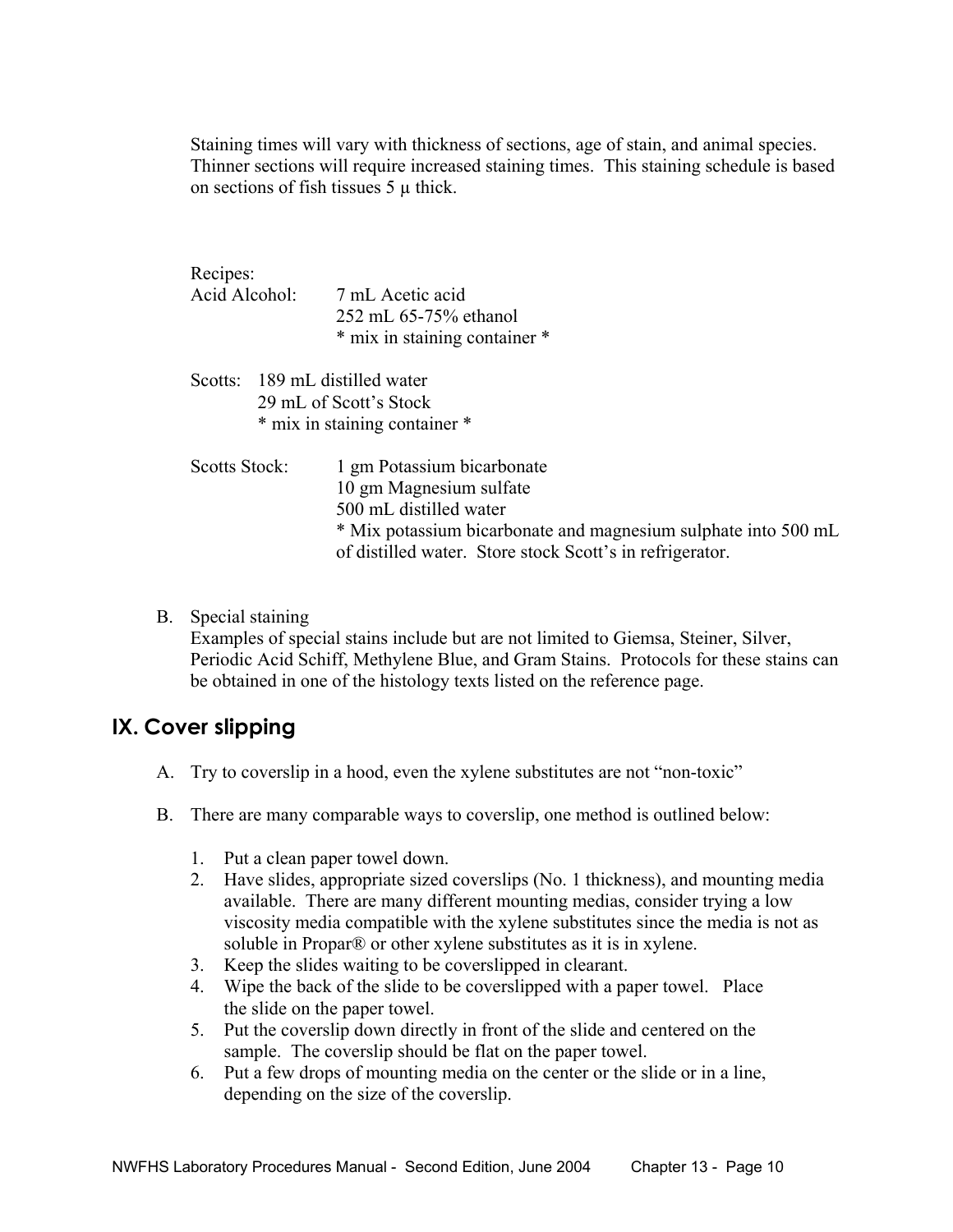- 7. Pull the back corners of the slide upward and over the coverslip until the side is face down on the coverslip. This method will pull the mounting media over the slide by using low angle capillary action. Placing the coverslip flat on the slide will induce air bubbles.
- 8. If the mounting media is too thick, gently press on the coverslip with a pencil eraser, or put the slide face down on the paper towel and gently press over then entire surface of the slide.
- 9. Air bubbles can also be removed with a pencil eraser. Check for air bubbles 30 minutes after coverslipping.

#### **X. Reagent Source List**

|                | A. ExCell plus            | <b>FXEXPCS</b> | <b>American Master Tech</b> |
|----------------|---------------------------|----------------|-----------------------------|
|                | <b>B.</b> Paraplast extra | 15159-486      | <b>VWR</b>                  |
|                | C. Propar                 | 511            | Anatech                     |
|                | D. Bouins                 | 16045-8        | <b>PolySciences</b>         |
|                | E. Permount               | SP15-100       | <b>Fisher</b>               |
|                | F. Harris Hematoxylin     | <b>HXHHELT</b> | <b>American Master Tech</b> |
|                | G. Harris Hematoxylin     | 842            | Anatech                     |
|                | H. Eosin Y                | <b>STEOSLT</b> | <b>American Master Tech</b> |
| $\mathbf{I}$ . | Eosin Y                   | 832            | Anatech                     |
|                | J. Giemsa Powder          | 11700          | Sigma                       |
|                | K. Jenners Dye            | 861197         | Sigma                       |

**Manufactures websites (this is not an exhaustive list)** 

| www.mastertechs.com   | Amer         |
|-----------------------|--------------|
| www.polysciences.com  | <b>Polys</b> |
| www.fisher.com        | Fisher       |
| www.vwr.com           | <b>VWR</b>   |
| www.sigmaaldrich.com  | Sigm         |
| www.rallansci.com     | <b>Richo</b> |
| www.sakura.com        | Saku         |
| www.anatechitdusa.com | Anate        |
|                       |              |

**American Master Tech Polysciences Fisher Siama Richard Allan** Sakura **Anatech** 

#### **XI. Maintenance of Equipment**

The amount and type of maintenance required will be depend on the specific piece of equipment in each lab (refer to manufacture's instructions) and the volume of tissues processed. However, there should be some schedule for changing of reagents and wax as physical/chemical changes can occur even with light usage.